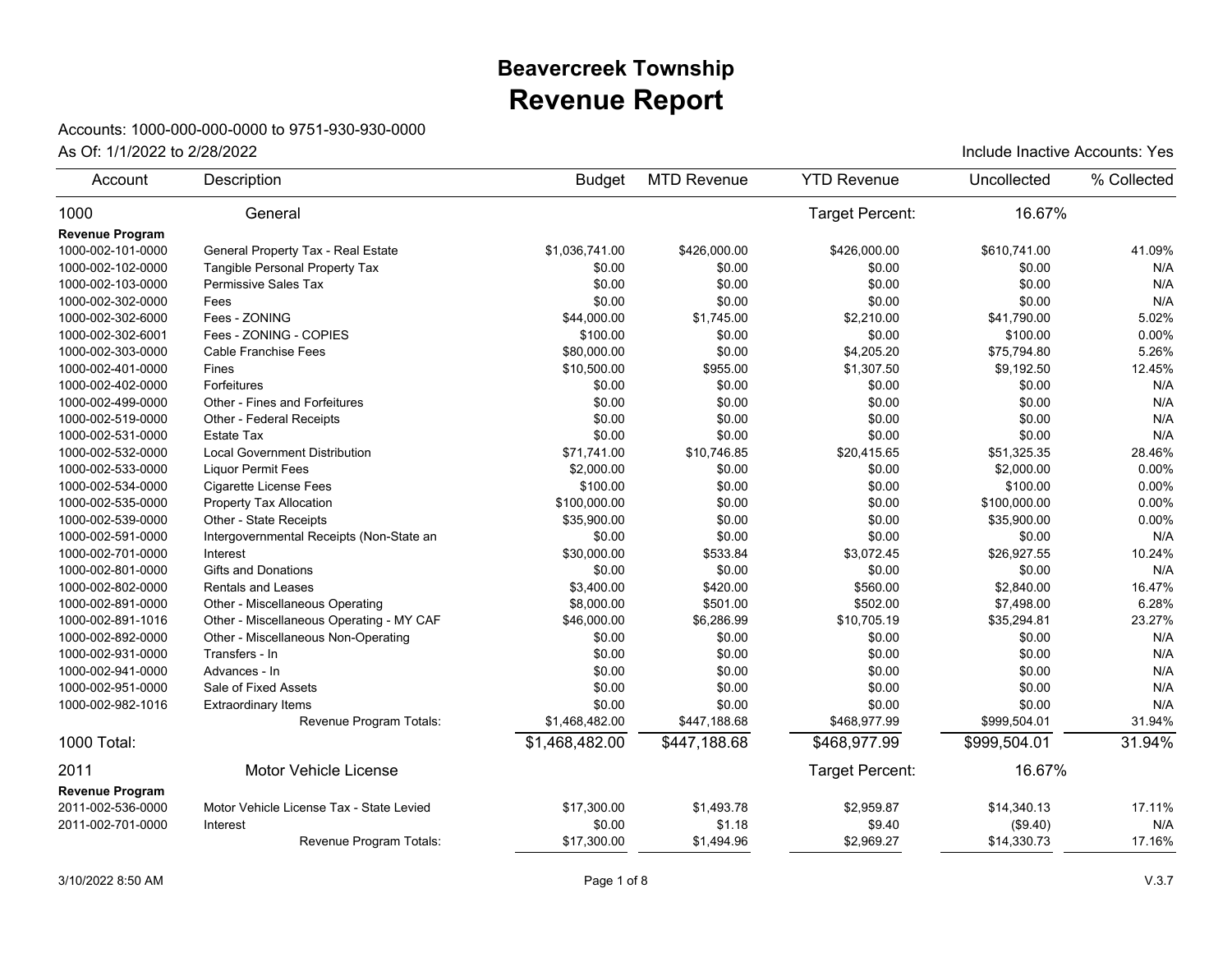|                        | <b>Revenue Report</b>                    |                                               |                    |                    |              |             |  |  |  |
|------------------------|------------------------------------------|-----------------------------------------------|--------------------|--------------------|--------------|-------------|--|--|--|
| Account                | Description                              | As Of: 1/1/2022 to 2/28/2022<br><b>Budget</b> | <b>MTD Revenue</b> | <b>YTD Revenue</b> | Uncollected  | % Collected |  |  |  |
| 2011 Total:            |                                          | \$17,300.00                                   | \$1,494.96         | \$2,969.27         | \$14,330.73  | 17.16%      |  |  |  |
| 2021                   | Gasoline                                 |                                               |                    | Target Percent:    | 16.67%       |             |  |  |  |
| <b>Revenue Program</b> |                                          |                                               |                    |                    |              |             |  |  |  |
| 2021-002-537-0000      | Gasoline Tax                             | \$139,500.00                                  | \$15,973.65        | \$29,700.72        | \$109,799.28 | 21.29%      |  |  |  |
| 2021-002-539-0000      | Other - State Receipts                   | \$0.00                                        | \$0.00             | \$0.00             | \$0.00       | N/A         |  |  |  |
| 2021-002-701-0000      | Interest                                 | \$500.00                                      | \$11.68            | \$98.67            | \$401.33     | 19.73%      |  |  |  |
|                        | Revenue Program Totals:                  | \$140,000.00                                  | \$15,985.33        | \$29,799.39        | \$110,200.61 | 21.29%      |  |  |  |
| 2021 Total:            |                                          | \$140,000.00                                  | \$15,985.33        | \$29,799.39        | \$110,200.61 | 21.29%      |  |  |  |
| 2031                   | Road and Bridge                          |                                               |                    | Target Percent:    | 16.67%       |             |  |  |  |
| <b>Revenue Program</b> |                                          |                                               |                    |                    |              |             |  |  |  |
| 2031-002-101-0000      | General Property Tax - Real Estate       | \$1,264,761.00                                | \$535,000.00       | \$535,000.00       | \$729,761.00 | 42.30%      |  |  |  |
| 2031-002-102-0000      | Tangible Personal Property Tax           | \$0.00                                        | \$0.00             | \$0.00             | \$0.00       | N/A         |  |  |  |
| 2031-002-301-0000      | <b>Licenses and Permits</b>              | \$2,500.00                                    | \$25.00            | \$50.00            | \$2,450.00   | 2.00%       |  |  |  |
| 2031-002-535-0000      | Property Tax Allocation                  | \$100,000.00                                  | \$0.00             | \$0.00             | \$100,000.00 | 0.00%       |  |  |  |
| 2031-002-539-0000      | Other - State Receipts                   | \$0.00                                        | \$0.00             | \$0.00             | \$0.00       | N/A         |  |  |  |
| 2031-002-590-4999      | <b>Internal Billing</b>                  | \$100,000.00                                  | \$19,359.55        | \$33,889.34        | \$66,110.66  | 33.89%      |  |  |  |
| 2031-002-591-0000      | Intergovernmental Receipts (Non-State an | \$0.00                                        | \$0.00             | \$0.00             | \$0.00       | N/A         |  |  |  |
| 2031-002-891-0000      | Other - Miscellaneous Operating          | \$0.00                                        | \$0.00             | \$0.00             | \$0.00       | N/A         |  |  |  |
| 2031-002-951-0000      | Sale of Fixed Assets                     | \$2,100.00                                    | \$0.00             | \$0.00             | \$2,100.00   | 0.00%       |  |  |  |
|                        | Revenue Program Totals:                  | \$1,469,361.00                                | \$554,384.55       | \$568,939.34       | \$900,421.66 | 38.72%      |  |  |  |
| 2031 Total:            |                                          | \$1,469,361.00                                | \$554,384.55       | \$568,939.34       | \$900,421.66 | 38.72%      |  |  |  |
| 2041                   | Cemetery                                 |                                               |                    | Target Percent:    | 16.67%       |             |  |  |  |
| <b>Revenue Program</b> |                                          |                                               |                    |                    |              |             |  |  |  |
| 2041-002-301-0000      | NoDescription                            | \$0.00                                        | \$0.00             | \$0.00             | \$0.00       | N/A         |  |  |  |
| 2041-002-302-0000      | Fees                                     | \$14,100.00                                   | \$530.00           | \$1,532.00         | \$12,568.00  | 10.87%      |  |  |  |
| 2041-002-307-0000      | NoDescription                            | \$0.00                                        | \$0.00             | \$0.00             | \$0.00       | N/A         |  |  |  |
| 2041-002-308-0000      | NoDescription                            | \$0.00                                        | \$0.00             | \$0.00             | \$0.00       | N/A         |  |  |  |
| 2041-002-539-0000      | Other - State Receipts                   | \$0.00                                        | \$0.00             | \$0.00             | \$0.00       | N/A         |  |  |  |
| 2041-002-802-0000      | Rentals and Leases                       | \$0.00                                        | \$0.00             | \$0.00             | \$0.00       | N/A         |  |  |  |
| 2041-002-804-0000      | Sale of Cemetery Lots                    | \$6,000.00                                    | \$0.00             | \$0.00             | \$6,000.00   | 0.00%       |  |  |  |
| 2041-002-891-0000      | Other - Miscellaneous Operating          | \$0.00                                        | \$0.00             | \$0.00             | \$0.00       | N/A         |  |  |  |
| 2041-002-951-0000      | Sale of Fixed Assets                     | \$0.00                                        | \$0.00             | \$0.00             | \$0.00       | N/A         |  |  |  |
|                        | Revenue Program Totals:                  | \$20,100.00                                   | \$530.00           | \$1,532.00         | \$18,568.00  | 7.62%       |  |  |  |
| 2041 Total:            |                                          | \$20,100.00                                   | \$530.00           | \$1,532.00         | \$18,568.00  | 7.62%       |  |  |  |
| 2191                   | Police                                   |                                               |                    | Target Percent:    | 16.67%       |             |  |  |  |
| <b>Revenue Program</b> |                                          |                                               |                    |                    |              |             |  |  |  |
| 2191-002-101-0000      | General Property Tax - Real Estate       | \$663,920.00                                  | \$284,000.00       | \$284,000.00       | \$379,920.00 | 42.78%      |  |  |  |
| 2191-002-102-0000      | Tangible Personal Property Tax           | \$0.00                                        | \$0.00             | \$0.00             | \$0.00       | N/A         |  |  |  |
| 2191-002-353-0000      | <b>Natural Gas</b>                       | \$0.00                                        | \$0.00             | \$0.00             | \$0.00       | N/A         |  |  |  |
| 2191-002-535-0000      | Property Tax Allocation                  | \$30,000.00                                   | \$0.00             | \$0.00             | \$30,000.00  | $0.00\%$    |  |  |  |
| 2191-002-539-0000      | Other - State Receipts                   | \$0.00                                        | \$0.00             | \$0.00             | \$0.00       | N/A         |  |  |  |
| 2191-002-891-0000      | Other - Miscellaneous Operating          | \$0.00                                        | \$957.60           | \$957.60           | (\$957.60)   | N/A         |  |  |  |
| 3/10/2022 8:50 AM      |                                          | Page 2 of 8                                   |                    |                    |              | V.3.7       |  |  |  |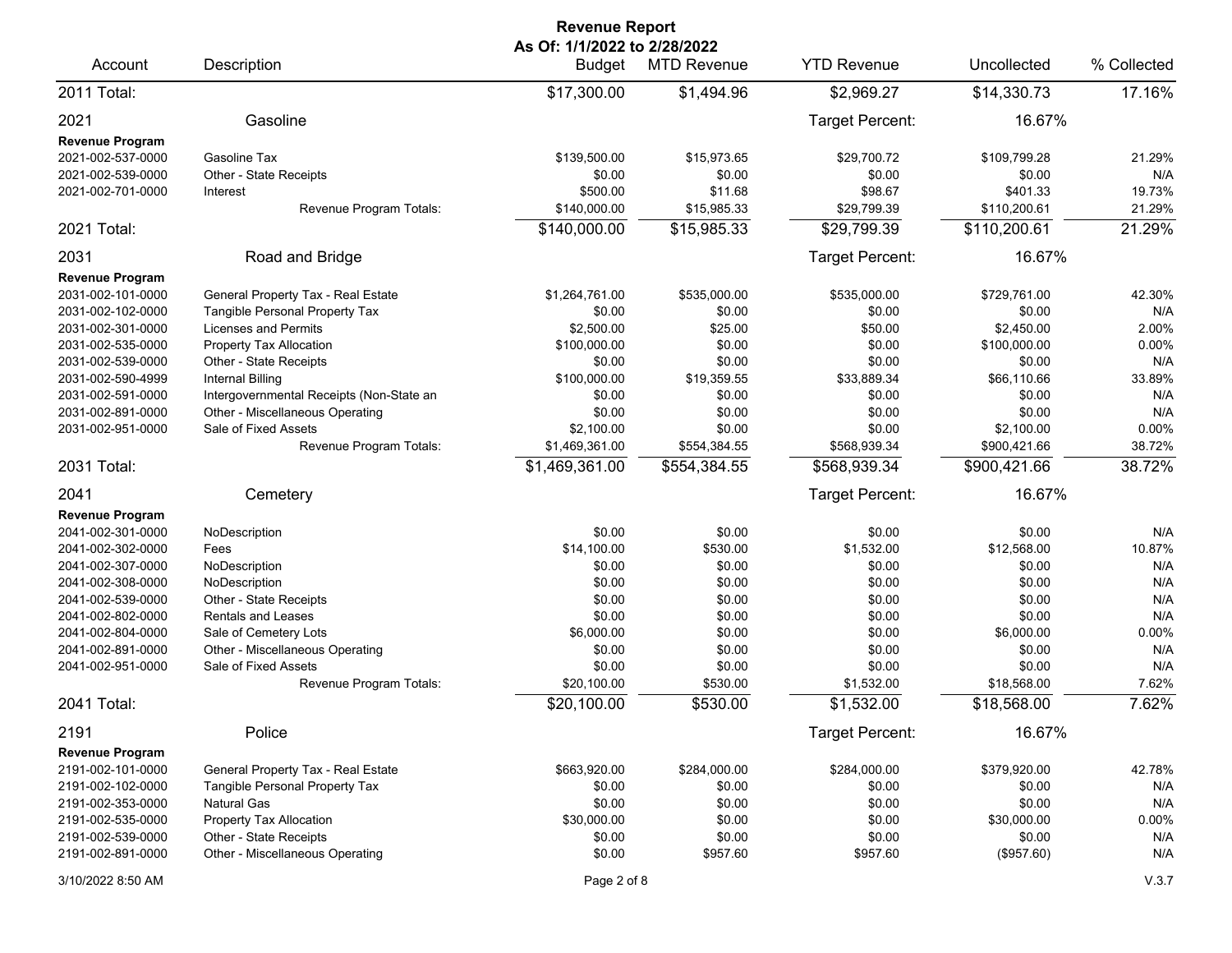| <b>Revenue Report</b>  |                                          |                                               |                    |                    |                |             |  |  |
|------------------------|------------------------------------------|-----------------------------------------------|--------------------|--------------------|----------------|-------------|--|--|
| Account                | Description                              | As Of: 1/1/2022 to 2/28/2022<br><b>Budget</b> | <b>MTD Revenue</b> | <b>YTD Revenue</b> | Uncollected    | % Collected |  |  |
| 2191-002-951-0000      | Sale of Fixed Assets                     | \$0.00                                        | \$0.00             | \$0.00             | \$0.00         | N/A         |  |  |
|                        | Revenue Program Totals:                  | \$693,920.00                                  | \$284,957.60       | \$284,957.60       | \$408,962.40   | 41.06%      |  |  |
| 2191 Total:            |                                          | \$693,920.00                                  | \$284,957.60       | \$284,957.60       | \$408,962.40   | 41.06%      |  |  |
| 2192                   | Fire                                     |                                               |                    | Target Percent:    | 16.67%         |             |  |  |
| <b>Revenue Program</b> |                                          |                                               |                    |                    |                |             |  |  |
| 2192-002-101-0000      | General Property Tax - Real Estate       | \$14,629,041.00                               | \$6,050,000.00     | \$6,050,000.00     | \$8,579,041.00 | 41.36%      |  |  |
| 2192-002-102-0000      | Tangible Personal Property Tax           | \$0.00                                        | \$0.00             | \$0.00             | \$0.00         | N/A         |  |  |
| 2192-002-299-0000      | Other - Charges for Services             | \$300,000.00                                  | \$0.00             | \$0.00             | \$300,000.00   | 0.00%       |  |  |
| 2192-002-301-0000      | Licenses and Permits                     | \$0.00                                        | \$2,141.50         | \$3,466.50         | (\$3,466.50)   | N/A         |  |  |
| 2192-002-302-0000      | Fees                                     | \$0.00                                        | \$0.00             | \$0.00             | \$0.00         | N/A         |  |  |
| 2192-002-401-0000      | Fines                                    | \$0.00                                        | \$0.00             | \$0.00             | \$0.00         | N/A         |  |  |
| 2192-002-535-0000      | Property Tax Allocation                  | \$910,000.00                                  | \$0.00             | \$0.00             | \$910,000.00   | 0.00%       |  |  |
| 2192-002-539-0000      | Other - State Receipts                   | \$90,000.00                                   | \$0.00             | \$0.00             | \$90,000.00    | 0.00%       |  |  |
| 2192-002-801-0000      | Gifts and Donations                      | \$0.00                                        | \$0.00             | \$0.00             | \$0.00         | N/A         |  |  |
| 2192-002-802-0000      | <b>Rentals and Leases</b>                | \$0.00                                        | \$0.00             | \$0.00             | \$0.00         | N/A         |  |  |
| 2192-002-891-0000      | Other - Miscellaneous Operating          | \$0.00                                        | \$665.63           | \$3,004.39         | (\$3,004.39)   | N/A         |  |  |
| 2192-002-892-0000      | Other - Miscellaneous Non-Operating      | \$0.00                                        | \$0.00             | \$0.00             | \$0.00         | N/A         |  |  |
| 2192-002-931-0000      | Transfers - In                           | \$0.00                                        | \$0.00             | \$0.00             | \$0.00         | N/A         |  |  |
| 2192-002-941-0000      | Advances - In                            | \$0.00                                        | \$0.00             | \$0.00             | \$0.00         | N/A         |  |  |
| 2192-002-951-0000      | Sale of Fixed Assets                     | \$0.00                                        | \$0.00             | \$135.00           | (\$135.00)     | N/A         |  |  |
|                        | Revenue Program Totals:                  | \$15,929,041.00                               | \$6,052,807.13     | \$6,056,605.89     | \$9,872,435.11 | 38.02%      |  |  |
| 2192 Total:            |                                          | \$15,929,041.00                               | \$6,052,807.13     | \$6,056,605.89     | \$9,872,435.11 | 38.02%      |  |  |
| 2231                   | Permissive Motor Vehicle                 |                                               |                    | Target Percent:    | 16.67%         |             |  |  |
| <b>Revenue Program</b> |                                          |                                               |                    |                    |                |             |  |  |
| 2231-002-104-0000      | Permissive MVL Tax - Township Levied     | \$30,000.00                                   | \$4,829.50         | \$9,396.52         | \$20,603.48    | 31.32%      |  |  |
| 2231-002-104-1000      | Permissive Motor Vehicle License (MVL) T | \$30,000.00                                   | \$3,715.00         | \$7,222.00         | \$22,778.00    | 24.07%      |  |  |
| 2231-002-104-4852      | Permissive MVL Tax - Township Levied -   | \$70,000.00                                   | \$3,715.00         | \$7,222.00         | \$62,778.00    | 10.32%      |  |  |
| 2231-002-701-0000      | Interest                                 | \$0.00                                        | \$15.91            | \$128.74           | (\$128.74)     | N/A         |  |  |
| 2231-002-931-0000      | Transfers - In                           | \$0.00                                        | \$0.00             | \$0.00             | \$0.00         | N/A         |  |  |
|                        | Revenue Program Totals:                  | \$130,000.00                                  | \$12,275.41        | \$23,969.26        | \$106,030.74   | 18.44%      |  |  |
| 2231 Total:            |                                          | \$130,000.00                                  | \$12,275.41        | \$23,969.26        | \$106,030.74   | 18.44%      |  |  |
| 2281                   | <b>EMS</b>                               |                                               |                    | Target Percent:    | 16.67%         |             |  |  |
| <b>Revenue Program</b> |                                          |                                               |                    |                    |                |             |  |  |
| 2281-002-299-0000      | Other - Charges for Services             | \$1,350,000.00                                | \$106,830.82       | \$231,155.47       | \$1,118,844.53 | 17.12%      |  |  |
| 2281-002-539-0000      | Other - State Receipts                   | \$50,000.00                                   | \$0.00             | \$0.00             | \$50,000.00    | 0.00%       |  |  |
| 2281-002-891-0000      | Other - Miscellaneous Operating          | \$60,000.00                                   | \$955.00           | \$3,695.93         | \$56,304.07    | 6.16%       |  |  |
| 2281-002-931-0000      | Transfers - In                           | \$0.00                                        | \$0.00             | \$0.00             | \$0.00         | N/A         |  |  |
| 2281-002-941-0000      | Advances - In                            | \$0.00                                        | \$0.00             | \$0.00             | \$0.00         | N/A         |  |  |
|                        | Revenue Program Totals:                  | \$1,460,000.00                                | \$107,785.82       | \$234,851.40       | \$1,225,148.60 | 16.09%      |  |  |
| 2281 Total:            |                                          | \$1,460,000.00                                | \$107,785.82       | \$234,851.40       | \$1,225,148.60 | 16.09%      |  |  |
| 2901                   | <b>FEMA Airpack</b>                      |                                               |                    | Target Percent:    | 16.67%         |             |  |  |
| <b>Revenue Program</b> |                                          |                                               |                    |                    |                |             |  |  |
|                        |                                          |                                               |                    |                    |                |             |  |  |

3/10/2022 8:50 AM Page 3 of 8 V.3.7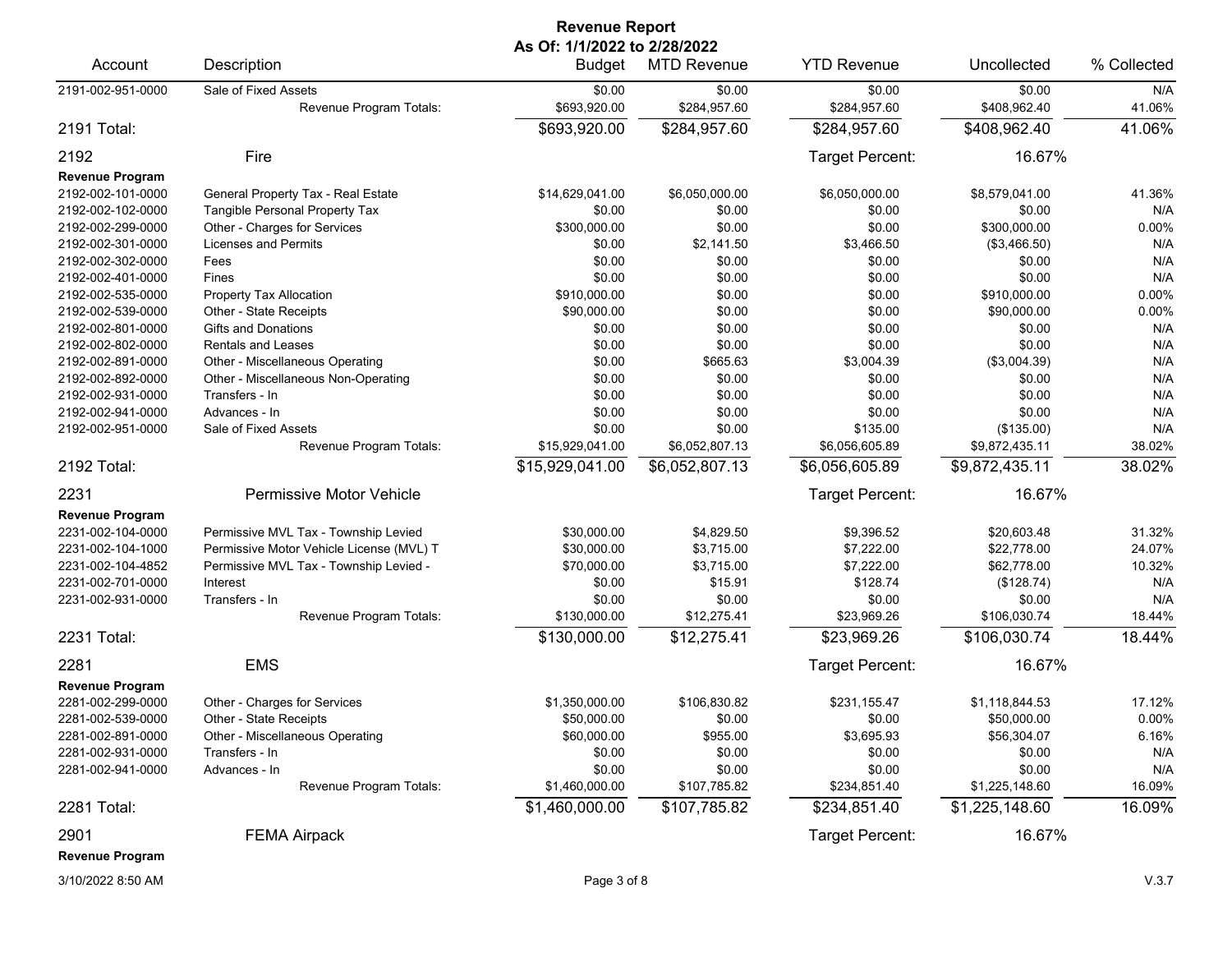| As Of: 1/1/2022 to 2/28/2022<br><b>YTD Revenue</b><br>% Collected<br>Description<br><b>MTD Revenue</b><br>Uncollected<br>Account<br>Budget<br>2901-002-519-0000<br>\$0.00<br>Other - Federal Receipts<br>\$0.00<br>\$0.00<br>N/A<br>\$0.00<br>\$0.00<br>\$0.00<br>2901-002-931-0000<br>\$0.00<br>\$0.00<br>N/A<br>Transfers - In<br>\$0.00<br>\$0.00<br>\$0.00<br>\$0.00<br>N/A<br>2901-002-941-0000<br>Advances - In<br>N/A<br>\$0.00<br>\$0.00<br>\$0.00<br>\$0.00<br>Revenue Program Totals:<br>N/A<br>\$0.00<br>\$0.00<br>\$0.00<br>\$0.00<br>2901 Total:<br>2902<br>Target Percent:<br>16.67%<br><b>FEMA Reimbursements: Local</b><br><b>Revenue Program</b><br>Other - Federal Receipts<br>\$0.00<br>\$0.00<br>N/A<br>2902-002-519-0000<br>\$0.00<br>\$0.00<br>N/A<br>\$0.00<br>\$0.00<br>\$0.00<br>\$0.00<br>2902-002-539-0000<br>Other - State Receipts<br>\$0.00<br>\$0.00<br>\$0.00<br>\$0.00<br>N/A<br>2902-002-591-0000<br>Intergovernmental Receipts (Non-State an<br>\$0.00<br>\$0.00<br>\$0.00<br>\$0.00<br>N/A<br>2902-002-931-0000<br>Transfers - In<br>\$0.00<br>\$0.00<br>\$0.00<br>N/A<br>Revenue Program Totals:<br>\$0.00<br>\$0.00<br>\$0.00<br>\$0.00<br>N/A<br>\$0.00<br>2902 Total:<br>2903<br>Target Percent:<br>16.67%<br>Paying Accumulated Leave<br><b>Revenue Program</b><br>2903-002-931-0000<br>\$47,920.00<br>\$0.00<br>\$47,920.00<br>0.00%<br>Transfers - In<br>\$0.00<br>Revenue Program Totals:<br>\$47,920.00<br>\$0.00<br>\$0.00<br>\$47,920.00<br>0.00%<br>0.00%<br>\$0.00<br>\$0.00<br>2903 Total:<br>\$47,920.00<br>\$47,920.00<br>Target Percent:<br>16.67%<br>2904<br>SAFER Grant: 2017 Funding Cycle<br><b>Revenue Program</b><br>2904-002-519-0000<br>Other - Federal Receipts<br>\$50,000.00<br>\$0.00<br>\$50,000.00<br>0.00%<br>\$0.00<br>\$0.00<br>\$55.81<br>\$485.29<br>N/A<br>2904-002-701-0000<br>Interest<br>(\$485.29)<br>Transfers - In<br>\$0.00<br>\$0.00<br>\$0.00<br>\$0.00<br>N/A<br>2904-002-931-0000<br>N/A<br>\$0.00<br>\$0.00<br>\$0.00<br>\$0.00<br>2904-002-941-0000<br>Advances - In<br>0.97%<br>\$50,000.00<br>\$55.81<br>\$485.29<br>\$49,514.71<br>Revenue Program Totals:<br>0.97%<br>\$50,000.00<br>\$55.81<br>\$485.29<br>\$49,514.71<br>2904 Total:<br>COVID-19 Relief Fund<br>Target Percent:<br>16.67%<br>2905<br><b>Revenue Program</b><br>N/A<br>2905-002-519-0000<br>Other - Federal Receipts<br>\$0.00<br>\$0.00<br>\$0.00<br>\$0.00<br>N/A<br>Intergovernmental Receipts (Non-State an<br>\$0.00<br>\$0.00<br>\$0.00<br>\$0.00<br>2905-002-591-0000<br>\$0.00<br>\$0.00<br>\$0.00<br>N/A<br>2905-002-891-0000<br>Other - Miscellaneous Operating<br>\$0.00<br>\$0.00<br>\$0.00<br>\$0.00<br>\$0.00<br>N/A<br>2905-002-941-0000<br>Advances - In<br>\$0.00<br>\$0.00<br>\$0.00<br>N/A<br>Revenue Program Totals:<br>\$0.00<br>\$0.00<br>\$0.00<br>\$0.00<br>\$0.00<br>N/A<br>2905 Total:<br>Target Percent:<br>16.67%<br>2906<br>American Rescue Plan<br><b>Revenue Program</b><br>2906-002-519-0000<br>\$0.00<br>\$0.00<br>\$0.00<br>N/A<br>Other - Federal Receipts<br>\$0.00<br>2906-002-701-0000<br>\$0.00<br>\$11.18<br>\$95.68<br>(\$95.68)<br>N/A<br>Interest<br>2906-002-941-0000<br>Advances - In<br>\$0.00<br>\$0.00<br>\$0.00<br>\$0.00<br>N/A<br>Revenue Program Totals:<br>\$0.00<br>\$11.18<br>N/A<br>\$95.68<br>(\$95.68) |  | <b>Revenue Report</b> |  |  |  |  |  |  |
|-----------------------------------------------------------------------------------------------------------------------------------------------------------------------------------------------------------------------------------------------------------------------------------------------------------------------------------------------------------------------------------------------------------------------------------------------------------------------------------------------------------------------------------------------------------------------------------------------------------------------------------------------------------------------------------------------------------------------------------------------------------------------------------------------------------------------------------------------------------------------------------------------------------------------------------------------------------------------------------------------------------------------------------------------------------------------------------------------------------------------------------------------------------------------------------------------------------------------------------------------------------------------------------------------------------------------------------------------------------------------------------------------------------------------------------------------------------------------------------------------------------------------------------------------------------------------------------------------------------------------------------------------------------------------------------------------------------------------------------------------------------------------------------------------------------------------------------------------------------------------------------------------------------------------------------------------------------------------------------------------------------------------------------------------------------------------------------------------------------------------------------------------------------------------------------------------------------------------------------------------------------------------------------------------------------------------------------------------------------------------------------------------------------------------------------------------------------------------------------------------------------------------------------------------------------------------------------------------------------------------------------------------------------------------------------------------------------------------------------------------------------------------------------------------------------------------------------------------------------------------------------------------------------------------------------------------------------------------------------------------------------------------------------------------------------------------------------------------------------------------------------------------------------------------------------------------------------------------------------------------------------------------------------------------------------------------------|--|-----------------------|--|--|--|--|--|--|
|                                                                                                                                                                                                                                                                                                                                                                                                                                                                                                                                                                                                                                                                                                                                                                                                                                                                                                                                                                                                                                                                                                                                                                                                                                                                                                                                                                                                                                                                                                                                                                                                                                                                                                                                                                                                                                                                                                                                                                                                                                                                                                                                                                                                                                                                                                                                                                                                                                                                                                                                                                                                                                                                                                                                                                                                                                                                                                                                                                                                                                                                                                                                                                                                                                                                                                                             |  |                       |  |  |  |  |  |  |
|                                                                                                                                                                                                                                                                                                                                                                                                                                                                                                                                                                                                                                                                                                                                                                                                                                                                                                                                                                                                                                                                                                                                                                                                                                                                                                                                                                                                                                                                                                                                                                                                                                                                                                                                                                                                                                                                                                                                                                                                                                                                                                                                                                                                                                                                                                                                                                                                                                                                                                                                                                                                                                                                                                                                                                                                                                                                                                                                                                                                                                                                                                                                                                                                                                                                                                                             |  |                       |  |  |  |  |  |  |
|                                                                                                                                                                                                                                                                                                                                                                                                                                                                                                                                                                                                                                                                                                                                                                                                                                                                                                                                                                                                                                                                                                                                                                                                                                                                                                                                                                                                                                                                                                                                                                                                                                                                                                                                                                                                                                                                                                                                                                                                                                                                                                                                                                                                                                                                                                                                                                                                                                                                                                                                                                                                                                                                                                                                                                                                                                                                                                                                                                                                                                                                                                                                                                                                                                                                                                                             |  |                       |  |  |  |  |  |  |
|                                                                                                                                                                                                                                                                                                                                                                                                                                                                                                                                                                                                                                                                                                                                                                                                                                                                                                                                                                                                                                                                                                                                                                                                                                                                                                                                                                                                                                                                                                                                                                                                                                                                                                                                                                                                                                                                                                                                                                                                                                                                                                                                                                                                                                                                                                                                                                                                                                                                                                                                                                                                                                                                                                                                                                                                                                                                                                                                                                                                                                                                                                                                                                                                                                                                                                                             |  |                       |  |  |  |  |  |  |
|                                                                                                                                                                                                                                                                                                                                                                                                                                                                                                                                                                                                                                                                                                                                                                                                                                                                                                                                                                                                                                                                                                                                                                                                                                                                                                                                                                                                                                                                                                                                                                                                                                                                                                                                                                                                                                                                                                                                                                                                                                                                                                                                                                                                                                                                                                                                                                                                                                                                                                                                                                                                                                                                                                                                                                                                                                                                                                                                                                                                                                                                                                                                                                                                                                                                                                                             |  |                       |  |  |  |  |  |  |
|                                                                                                                                                                                                                                                                                                                                                                                                                                                                                                                                                                                                                                                                                                                                                                                                                                                                                                                                                                                                                                                                                                                                                                                                                                                                                                                                                                                                                                                                                                                                                                                                                                                                                                                                                                                                                                                                                                                                                                                                                                                                                                                                                                                                                                                                                                                                                                                                                                                                                                                                                                                                                                                                                                                                                                                                                                                                                                                                                                                                                                                                                                                                                                                                                                                                                                                             |  |                       |  |  |  |  |  |  |
|                                                                                                                                                                                                                                                                                                                                                                                                                                                                                                                                                                                                                                                                                                                                                                                                                                                                                                                                                                                                                                                                                                                                                                                                                                                                                                                                                                                                                                                                                                                                                                                                                                                                                                                                                                                                                                                                                                                                                                                                                                                                                                                                                                                                                                                                                                                                                                                                                                                                                                                                                                                                                                                                                                                                                                                                                                                                                                                                                                                                                                                                                                                                                                                                                                                                                                                             |  |                       |  |  |  |  |  |  |
|                                                                                                                                                                                                                                                                                                                                                                                                                                                                                                                                                                                                                                                                                                                                                                                                                                                                                                                                                                                                                                                                                                                                                                                                                                                                                                                                                                                                                                                                                                                                                                                                                                                                                                                                                                                                                                                                                                                                                                                                                                                                                                                                                                                                                                                                                                                                                                                                                                                                                                                                                                                                                                                                                                                                                                                                                                                                                                                                                                                                                                                                                                                                                                                                                                                                                                                             |  |                       |  |  |  |  |  |  |
|                                                                                                                                                                                                                                                                                                                                                                                                                                                                                                                                                                                                                                                                                                                                                                                                                                                                                                                                                                                                                                                                                                                                                                                                                                                                                                                                                                                                                                                                                                                                                                                                                                                                                                                                                                                                                                                                                                                                                                                                                                                                                                                                                                                                                                                                                                                                                                                                                                                                                                                                                                                                                                                                                                                                                                                                                                                                                                                                                                                                                                                                                                                                                                                                                                                                                                                             |  |                       |  |  |  |  |  |  |
|                                                                                                                                                                                                                                                                                                                                                                                                                                                                                                                                                                                                                                                                                                                                                                                                                                                                                                                                                                                                                                                                                                                                                                                                                                                                                                                                                                                                                                                                                                                                                                                                                                                                                                                                                                                                                                                                                                                                                                                                                                                                                                                                                                                                                                                                                                                                                                                                                                                                                                                                                                                                                                                                                                                                                                                                                                                                                                                                                                                                                                                                                                                                                                                                                                                                                                                             |  |                       |  |  |  |  |  |  |
|                                                                                                                                                                                                                                                                                                                                                                                                                                                                                                                                                                                                                                                                                                                                                                                                                                                                                                                                                                                                                                                                                                                                                                                                                                                                                                                                                                                                                                                                                                                                                                                                                                                                                                                                                                                                                                                                                                                                                                                                                                                                                                                                                                                                                                                                                                                                                                                                                                                                                                                                                                                                                                                                                                                                                                                                                                                                                                                                                                                                                                                                                                                                                                                                                                                                                                                             |  |                       |  |  |  |  |  |  |
|                                                                                                                                                                                                                                                                                                                                                                                                                                                                                                                                                                                                                                                                                                                                                                                                                                                                                                                                                                                                                                                                                                                                                                                                                                                                                                                                                                                                                                                                                                                                                                                                                                                                                                                                                                                                                                                                                                                                                                                                                                                                                                                                                                                                                                                                                                                                                                                                                                                                                                                                                                                                                                                                                                                                                                                                                                                                                                                                                                                                                                                                                                                                                                                                                                                                                                                             |  |                       |  |  |  |  |  |  |
|                                                                                                                                                                                                                                                                                                                                                                                                                                                                                                                                                                                                                                                                                                                                                                                                                                                                                                                                                                                                                                                                                                                                                                                                                                                                                                                                                                                                                                                                                                                                                                                                                                                                                                                                                                                                                                                                                                                                                                                                                                                                                                                                                                                                                                                                                                                                                                                                                                                                                                                                                                                                                                                                                                                                                                                                                                                                                                                                                                                                                                                                                                                                                                                                                                                                                                                             |  |                       |  |  |  |  |  |  |
|                                                                                                                                                                                                                                                                                                                                                                                                                                                                                                                                                                                                                                                                                                                                                                                                                                                                                                                                                                                                                                                                                                                                                                                                                                                                                                                                                                                                                                                                                                                                                                                                                                                                                                                                                                                                                                                                                                                                                                                                                                                                                                                                                                                                                                                                                                                                                                                                                                                                                                                                                                                                                                                                                                                                                                                                                                                                                                                                                                                                                                                                                                                                                                                                                                                                                                                             |  |                       |  |  |  |  |  |  |
|                                                                                                                                                                                                                                                                                                                                                                                                                                                                                                                                                                                                                                                                                                                                                                                                                                                                                                                                                                                                                                                                                                                                                                                                                                                                                                                                                                                                                                                                                                                                                                                                                                                                                                                                                                                                                                                                                                                                                                                                                                                                                                                                                                                                                                                                                                                                                                                                                                                                                                                                                                                                                                                                                                                                                                                                                                                                                                                                                                                                                                                                                                                                                                                                                                                                                                                             |  |                       |  |  |  |  |  |  |
|                                                                                                                                                                                                                                                                                                                                                                                                                                                                                                                                                                                                                                                                                                                                                                                                                                                                                                                                                                                                                                                                                                                                                                                                                                                                                                                                                                                                                                                                                                                                                                                                                                                                                                                                                                                                                                                                                                                                                                                                                                                                                                                                                                                                                                                                                                                                                                                                                                                                                                                                                                                                                                                                                                                                                                                                                                                                                                                                                                                                                                                                                                                                                                                                                                                                                                                             |  |                       |  |  |  |  |  |  |
|                                                                                                                                                                                                                                                                                                                                                                                                                                                                                                                                                                                                                                                                                                                                                                                                                                                                                                                                                                                                                                                                                                                                                                                                                                                                                                                                                                                                                                                                                                                                                                                                                                                                                                                                                                                                                                                                                                                                                                                                                                                                                                                                                                                                                                                                                                                                                                                                                                                                                                                                                                                                                                                                                                                                                                                                                                                                                                                                                                                                                                                                                                                                                                                                                                                                                                                             |  |                       |  |  |  |  |  |  |
|                                                                                                                                                                                                                                                                                                                                                                                                                                                                                                                                                                                                                                                                                                                                                                                                                                                                                                                                                                                                                                                                                                                                                                                                                                                                                                                                                                                                                                                                                                                                                                                                                                                                                                                                                                                                                                                                                                                                                                                                                                                                                                                                                                                                                                                                                                                                                                                                                                                                                                                                                                                                                                                                                                                                                                                                                                                                                                                                                                                                                                                                                                                                                                                                                                                                                                                             |  |                       |  |  |  |  |  |  |
|                                                                                                                                                                                                                                                                                                                                                                                                                                                                                                                                                                                                                                                                                                                                                                                                                                                                                                                                                                                                                                                                                                                                                                                                                                                                                                                                                                                                                                                                                                                                                                                                                                                                                                                                                                                                                                                                                                                                                                                                                                                                                                                                                                                                                                                                                                                                                                                                                                                                                                                                                                                                                                                                                                                                                                                                                                                                                                                                                                                                                                                                                                                                                                                                                                                                                                                             |  |                       |  |  |  |  |  |  |
|                                                                                                                                                                                                                                                                                                                                                                                                                                                                                                                                                                                                                                                                                                                                                                                                                                                                                                                                                                                                                                                                                                                                                                                                                                                                                                                                                                                                                                                                                                                                                                                                                                                                                                                                                                                                                                                                                                                                                                                                                                                                                                                                                                                                                                                                                                                                                                                                                                                                                                                                                                                                                                                                                                                                                                                                                                                                                                                                                                                                                                                                                                                                                                                                                                                                                                                             |  |                       |  |  |  |  |  |  |
|                                                                                                                                                                                                                                                                                                                                                                                                                                                                                                                                                                                                                                                                                                                                                                                                                                                                                                                                                                                                                                                                                                                                                                                                                                                                                                                                                                                                                                                                                                                                                                                                                                                                                                                                                                                                                                                                                                                                                                                                                                                                                                                                                                                                                                                                                                                                                                                                                                                                                                                                                                                                                                                                                                                                                                                                                                                                                                                                                                                                                                                                                                                                                                                                                                                                                                                             |  |                       |  |  |  |  |  |  |
|                                                                                                                                                                                                                                                                                                                                                                                                                                                                                                                                                                                                                                                                                                                                                                                                                                                                                                                                                                                                                                                                                                                                                                                                                                                                                                                                                                                                                                                                                                                                                                                                                                                                                                                                                                                                                                                                                                                                                                                                                                                                                                                                                                                                                                                                                                                                                                                                                                                                                                                                                                                                                                                                                                                                                                                                                                                                                                                                                                                                                                                                                                                                                                                                                                                                                                                             |  |                       |  |  |  |  |  |  |
|                                                                                                                                                                                                                                                                                                                                                                                                                                                                                                                                                                                                                                                                                                                                                                                                                                                                                                                                                                                                                                                                                                                                                                                                                                                                                                                                                                                                                                                                                                                                                                                                                                                                                                                                                                                                                                                                                                                                                                                                                                                                                                                                                                                                                                                                                                                                                                                                                                                                                                                                                                                                                                                                                                                                                                                                                                                                                                                                                                                                                                                                                                                                                                                                                                                                                                                             |  |                       |  |  |  |  |  |  |
|                                                                                                                                                                                                                                                                                                                                                                                                                                                                                                                                                                                                                                                                                                                                                                                                                                                                                                                                                                                                                                                                                                                                                                                                                                                                                                                                                                                                                                                                                                                                                                                                                                                                                                                                                                                                                                                                                                                                                                                                                                                                                                                                                                                                                                                                                                                                                                                                                                                                                                                                                                                                                                                                                                                                                                                                                                                                                                                                                                                                                                                                                                                                                                                                                                                                                                                             |  |                       |  |  |  |  |  |  |
|                                                                                                                                                                                                                                                                                                                                                                                                                                                                                                                                                                                                                                                                                                                                                                                                                                                                                                                                                                                                                                                                                                                                                                                                                                                                                                                                                                                                                                                                                                                                                                                                                                                                                                                                                                                                                                                                                                                                                                                                                                                                                                                                                                                                                                                                                                                                                                                                                                                                                                                                                                                                                                                                                                                                                                                                                                                                                                                                                                                                                                                                                                                                                                                                                                                                                                                             |  |                       |  |  |  |  |  |  |
|                                                                                                                                                                                                                                                                                                                                                                                                                                                                                                                                                                                                                                                                                                                                                                                                                                                                                                                                                                                                                                                                                                                                                                                                                                                                                                                                                                                                                                                                                                                                                                                                                                                                                                                                                                                                                                                                                                                                                                                                                                                                                                                                                                                                                                                                                                                                                                                                                                                                                                                                                                                                                                                                                                                                                                                                                                                                                                                                                                                                                                                                                                                                                                                                                                                                                                                             |  |                       |  |  |  |  |  |  |
|                                                                                                                                                                                                                                                                                                                                                                                                                                                                                                                                                                                                                                                                                                                                                                                                                                                                                                                                                                                                                                                                                                                                                                                                                                                                                                                                                                                                                                                                                                                                                                                                                                                                                                                                                                                                                                                                                                                                                                                                                                                                                                                                                                                                                                                                                                                                                                                                                                                                                                                                                                                                                                                                                                                                                                                                                                                                                                                                                                                                                                                                                                                                                                                                                                                                                                                             |  |                       |  |  |  |  |  |  |
|                                                                                                                                                                                                                                                                                                                                                                                                                                                                                                                                                                                                                                                                                                                                                                                                                                                                                                                                                                                                                                                                                                                                                                                                                                                                                                                                                                                                                                                                                                                                                                                                                                                                                                                                                                                                                                                                                                                                                                                                                                                                                                                                                                                                                                                                                                                                                                                                                                                                                                                                                                                                                                                                                                                                                                                                                                                                                                                                                                                                                                                                                                                                                                                                                                                                                                                             |  |                       |  |  |  |  |  |  |
|                                                                                                                                                                                                                                                                                                                                                                                                                                                                                                                                                                                                                                                                                                                                                                                                                                                                                                                                                                                                                                                                                                                                                                                                                                                                                                                                                                                                                                                                                                                                                                                                                                                                                                                                                                                                                                                                                                                                                                                                                                                                                                                                                                                                                                                                                                                                                                                                                                                                                                                                                                                                                                                                                                                                                                                                                                                                                                                                                                                                                                                                                                                                                                                                                                                                                                                             |  |                       |  |  |  |  |  |  |
|                                                                                                                                                                                                                                                                                                                                                                                                                                                                                                                                                                                                                                                                                                                                                                                                                                                                                                                                                                                                                                                                                                                                                                                                                                                                                                                                                                                                                                                                                                                                                                                                                                                                                                                                                                                                                                                                                                                                                                                                                                                                                                                                                                                                                                                                                                                                                                                                                                                                                                                                                                                                                                                                                                                                                                                                                                                                                                                                                                                                                                                                                                                                                                                                                                                                                                                             |  |                       |  |  |  |  |  |  |
|                                                                                                                                                                                                                                                                                                                                                                                                                                                                                                                                                                                                                                                                                                                                                                                                                                                                                                                                                                                                                                                                                                                                                                                                                                                                                                                                                                                                                                                                                                                                                                                                                                                                                                                                                                                                                                                                                                                                                                                                                                                                                                                                                                                                                                                                                                                                                                                                                                                                                                                                                                                                                                                                                                                                                                                                                                                                                                                                                                                                                                                                                                                                                                                                                                                                                                                             |  |                       |  |  |  |  |  |  |
|                                                                                                                                                                                                                                                                                                                                                                                                                                                                                                                                                                                                                                                                                                                                                                                                                                                                                                                                                                                                                                                                                                                                                                                                                                                                                                                                                                                                                                                                                                                                                                                                                                                                                                                                                                                                                                                                                                                                                                                                                                                                                                                                                                                                                                                                                                                                                                                                                                                                                                                                                                                                                                                                                                                                                                                                                                                                                                                                                                                                                                                                                                                                                                                                                                                                                                                             |  |                       |  |  |  |  |  |  |
|                                                                                                                                                                                                                                                                                                                                                                                                                                                                                                                                                                                                                                                                                                                                                                                                                                                                                                                                                                                                                                                                                                                                                                                                                                                                                                                                                                                                                                                                                                                                                                                                                                                                                                                                                                                                                                                                                                                                                                                                                                                                                                                                                                                                                                                                                                                                                                                                                                                                                                                                                                                                                                                                                                                                                                                                                                                                                                                                                                                                                                                                                                                                                                                                                                                                                                                             |  |                       |  |  |  |  |  |  |
|                                                                                                                                                                                                                                                                                                                                                                                                                                                                                                                                                                                                                                                                                                                                                                                                                                                                                                                                                                                                                                                                                                                                                                                                                                                                                                                                                                                                                                                                                                                                                                                                                                                                                                                                                                                                                                                                                                                                                                                                                                                                                                                                                                                                                                                                                                                                                                                                                                                                                                                                                                                                                                                                                                                                                                                                                                                                                                                                                                                                                                                                                                                                                                                                                                                                                                                             |  |                       |  |  |  |  |  |  |
|                                                                                                                                                                                                                                                                                                                                                                                                                                                                                                                                                                                                                                                                                                                                                                                                                                                                                                                                                                                                                                                                                                                                                                                                                                                                                                                                                                                                                                                                                                                                                                                                                                                                                                                                                                                                                                                                                                                                                                                                                                                                                                                                                                                                                                                                                                                                                                                                                                                                                                                                                                                                                                                                                                                                                                                                                                                                                                                                                                                                                                                                                                                                                                                                                                                                                                                             |  |                       |  |  |  |  |  |  |
|                                                                                                                                                                                                                                                                                                                                                                                                                                                                                                                                                                                                                                                                                                                                                                                                                                                                                                                                                                                                                                                                                                                                                                                                                                                                                                                                                                                                                                                                                                                                                                                                                                                                                                                                                                                                                                                                                                                                                                                                                                                                                                                                                                                                                                                                                                                                                                                                                                                                                                                                                                                                                                                                                                                                                                                                                                                                                                                                                                                                                                                                                                                                                                                                                                                                                                                             |  |                       |  |  |  |  |  |  |
|                                                                                                                                                                                                                                                                                                                                                                                                                                                                                                                                                                                                                                                                                                                                                                                                                                                                                                                                                                                                                                                                                                                                                                                                                                                                                                                                                                                                                                                                                                                                                                                                                                                                                                                                                                                                                                                                                                                                                                                                                                                                                                                                                                                                                                                                                                                                                                                                                                                                                                                                                                                                                                                                                                                                                                                                                                                                                                                                                                                                                                                                                                                                                                                                                                                                                                                             |  |                       |  |  |  |  |  |  |
|                                                                                                                                                                                                                                                                                                                                                                                                                                                                                                                                                                                                                                                                                                                                                                                                                                                                                                                                                                                                                                                                                                                                                                                                                                                                                                                                                                                                                                                                                                                                                                                                                                                                                                                                                                                                                                                                                                                                                                                                                                                                                                                                                                                                                                                                                                                                                                                                                                                                                                                                                                                                                                                                                                                                                                                                                                                                                                                                                                                                                                                                                                                                                                                                                                                                                                                             |  |                       |  |  |  |  |  |  |
|                                                                                                                                                                                                                                                                                                                                                                                                                                                                                                                                                                                                                                                                                                                                                                                                                                                                                                                                                                                                                                                                                                                                                                                                                                                                                                                                                                                                                                                                                                                                                                                                                                                                                                                                                                                                                                                                                                                                                                                                                                                                                                                                                                                                                                                                                                                                                                                                                                                                                                                                                                                                                                                                                                                                                                                                                                                                                                                                                                                                                                                                                                                                                                                                                                                                                                                             |  |                       |  |  |  |  |  |  |
|                                                                                                                                                                                                                                                                                                                                                                                                                                                                                                                                                                                                                                                                                                                                                                                                                                                                                                                                                                                                                                                                                                                                                                                                                                                                                                                                                                                                                                                                                                                                                                                                                                                                                                                                                                                                                                                                                                                                                                                                                                                                                                                                                                                                                                                                                                                                                                                                                                                                                                                                                                                                                                                                                                                                                                                                                                                                                                                                                                                                                                                                                                                                                                                                                                                                                                                             |  |                       |  |  |  |  |  |  |
|                                                                                                                                                                                                                                                                                                                                                                                                                                                                                                                                                                                                                                                                                                                                                                                                                                                                                                                                                                                                                                                                                                                                                                                                                                                                                                                                                                                                                                                                                                                                                                                                                                                                                                                                                                                                                                                                                                                                                                                                                                                                                                                                                                                                                                                                                                                                                                                                                                                                                                                                                                                                                                                                                                                                                                                                                                                                                                                                                                                                                                                                                                                                                                                                                                                                                                                             |  |                       |  |  |  |  |  |  |
|                                                                                                                                                                                                                                                                                                                                                                                                                                                                                                                                                                                                                                                                                                                                                                                                                                                                                                                                                                                                                                                                                                                                                                                                                                                                                                                                                                                                                                                                                                                                                                                                                                                                                                                                                                                                                                                                                                                                                                                                                                                                                                                                                                                                                                                                                                                                                                                                                                                                                                                                                                                                                                                                                                                                                                                                                                                                                                                                                                                                                                                                                                                                                                                                                                                                                                                             |  |                       |  |  |  |  |  |  |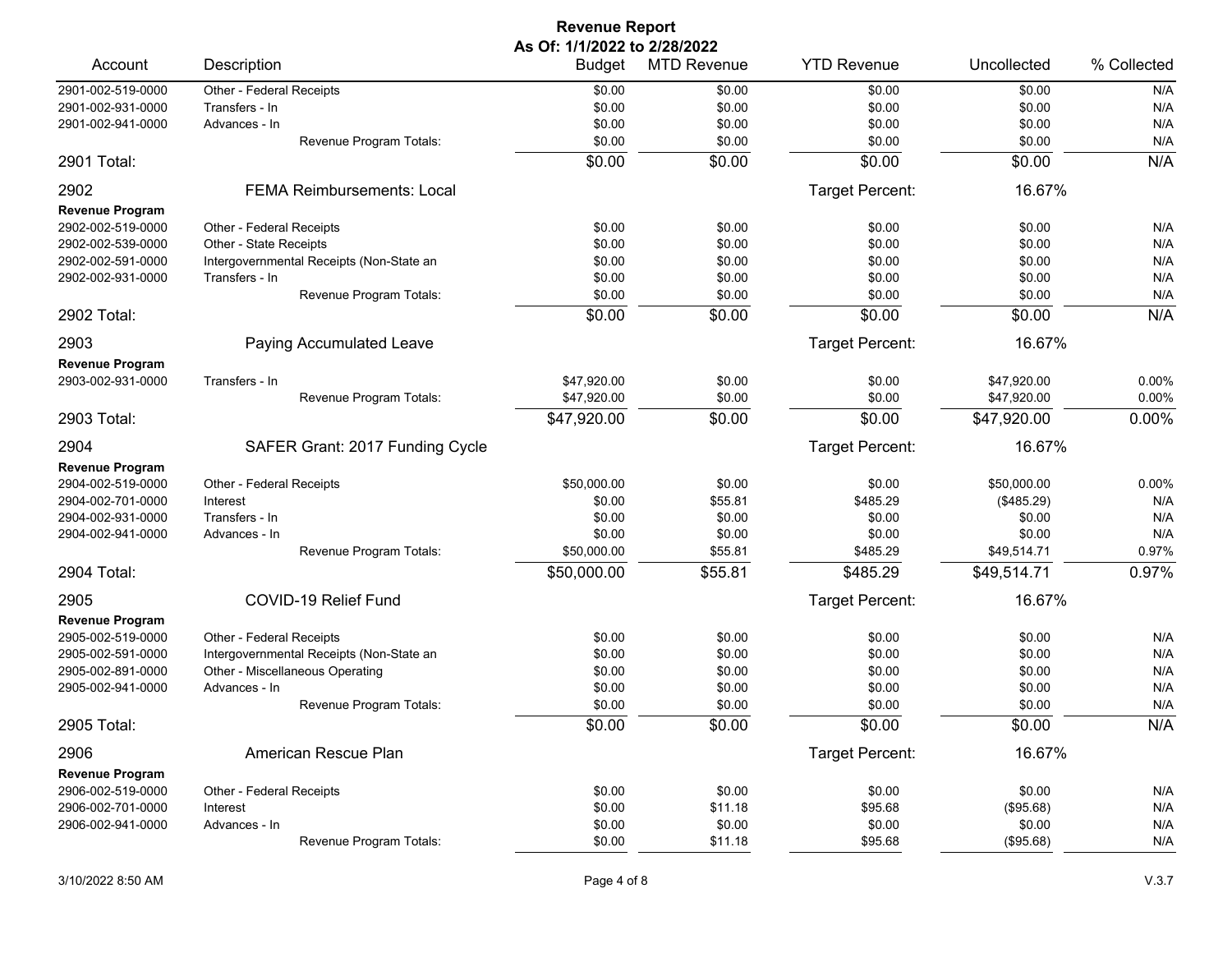| <b>Revenue Report</b>                                                           |                                                                                       |                                                          |                                         |                                            |                                                         |                                   |  |  |
|---------------------------------------------------------------------------------|---------------------------------------------------------------------------------------|----------------------------------------------------------|-----------------------------------------|--------------------------------------------|---------------------------------------------------------|-----------------------------------|--|--|
| Account                                                                         | Description                                                                           | As Of: 1/1/2022 to 2/28/2022<br>Budget                   | <b>MTD Revenue</b>                      | <b>YTD Revenue</b>                         | Uncollected                                             | % Collected                       |  |  |
| 2906 Total:                                                                     |                                                                                       | \$0.00                                                   | \$11.18                                 | \$95.68                                    | (\$95.68)                                               | N/A                               |  |  |
| 4101                                                                            | <b>Bond</b>                                                                           |                                                          |                                         | Target Percent:                            | 16.67%                                                  |                                   |  |  |
| <b>Revenue Program</b><br>4101-002-701-0000<br>4101-002-931-0000                | Interest<br>Transfers - In<br>Revenue Program Totals:                                 | \$0.00<br>\$0.00<br>\$0.00                               | \$0.00<br>\$0.00<br>\$0.00              | \$0.00<br>\$0.00<br>\$0.00                 | \$0.00<br>\$0.00<br>\$0.00                              | N/A<br>N/A<br>N/A                 |  |  |
| 4101 Total:                                                                     |                                                                                       | \$0.00                                                   | \$0.00                                  | \$0.00                                     | \$0.00                                                  | N/A                               |  |  |
| 4301                                                                            | Capital Improvement Fund                                                              |                                                          |                                         | Target Percent:                            | 16.67%                                                  |                                   |  |  |
| <b>Revenue Program</b><br>4301-002-701-0000<br>4301-002-941-0000<br>4301 Total: | Interest<br>Advances - In<br>Revenue Program Totals:                                  | \$185.00<br>\$400,000.00<br>\$400,185.00<br>\$400,185.00 | \$14.43<br>\$0.00<br>\$14.43<br>\$14.43 | \$119.68<br>\$0.00<br>\$119.68<br>\$119.68 | \$65.32<br>\$400,000.00<br>\$400,065.32<br>\$400,065.32 | 64.69%<br>0.00%<br>0.03%<br>0.03% |  |  |
| 4901                                                                            | New Ambulance                                                                         |                                                          |                                         | Target Percent:                            | 16.67%                                                  |                                   |  |  |
| <b>Revenue Program</b><br>4901-002-931-0000                                     | Transfers - In<br>Revenue Program Totals:                                             | \$350,000.00<br>\$350,000.00                             | \$0.00<br>\$0.00                        | \$0.00<br>\$0.00                           | \$350,000.00<br>\$350,000.00                            | 0.00%<br>0.00%                    |  |  |
| 4901 Total:                                                                     |                                                                                       | \$350,000.00                                             | \$0.00                                  | \$0.00                                     | \$350,000.00                                            | 0.00%                             |  |  |
| 4902                                                                            | <b>Land Acquisition</b>                                                               |                                                          |                                         | Target Percent:                            | 16.67%                                                  |                                   |  |  |
| <b>Revenue Program</b><br>4902-002-539-0000<br>4902 Total:                      | Other - State Receipts<br>Revenue Program Totals:                                     | \$0.00<br>\$0.00<br>\$0.00                               | \$0.00<br>\$0.00<br>\$0.00              | \$0.00<br>\$0.00<br>\$0.00                 | \$0.00<br>\$0.00<br>\$0.00                              | N/A<br>N/A<br>N/A                 |  |  |
| 4903                                                                            | <b>ALS Engine</b>                                                                     |                                                          |                                         | Target Percent:                            | 16.67%                                                  |                                   |  |  |
| <b>Revenue Program</b><br>4903-002-931-0000<br>4903 Total:                      | Transfers - In<br>Revenue Program Totals:                                             | \$0.00<br>\$0.00<br>\$0.00                               | \$0.00<br>\$0.00<br>\$0.00              | \$0.00<br>\$0.00<br>\$0.00                 | \$0.00<br>\$0.00<br>\$0.00                              | N/A<br>N/A<br>N/A                 |  |  |
| 4904                                                                            | <b>Fire Stations</b>                                                                  |                                                          |                                         | Target Percent:                            | 16.67%                                                  |                                   |  |  |
| <b>Revenue Program</b><br>4904-002-931-0000                                     | Transfers - In<br>Revenue Program Totals:                                             | \$0.00<br>\$0.00                                         | \$0.00<br>\$0.00                        | \$0.00<br>\$0.00                           | \$0.00<br>\$0.00                                        | N/A<br>N/A                        |  |  |
| 4904 Total:                                                                     |                                                                                       | \$0.00                                                   | $\overline{$}0.00$                      | \$0.00                                     | \$0.00                                                  | N/A                               |  |  |
| 4905<br><b>Revenue Program</b>                                                  | <b>Land Mobile Radios</b>                                                             |                                                          |                                         | Target Percent:                            | 16.67%                                                  |                                   |  |  |
| 4905-002-591-0000<br>4905-002-931-0000                                          | Intergovernmental Receipts (Non-State an<br>Transfers - In<br>Revenue Program Totals: | \$0.00<br>\$0.00<br>\$0.00                               | \$0.00<br>\$0.00<br>\$0.00              | \$0.00<br>\$0.00<br>\$0.00                 | \$0.00<br>\$0.00<br>\$0.00                              | N/A<br>N/A<br>N/A                 |  |  |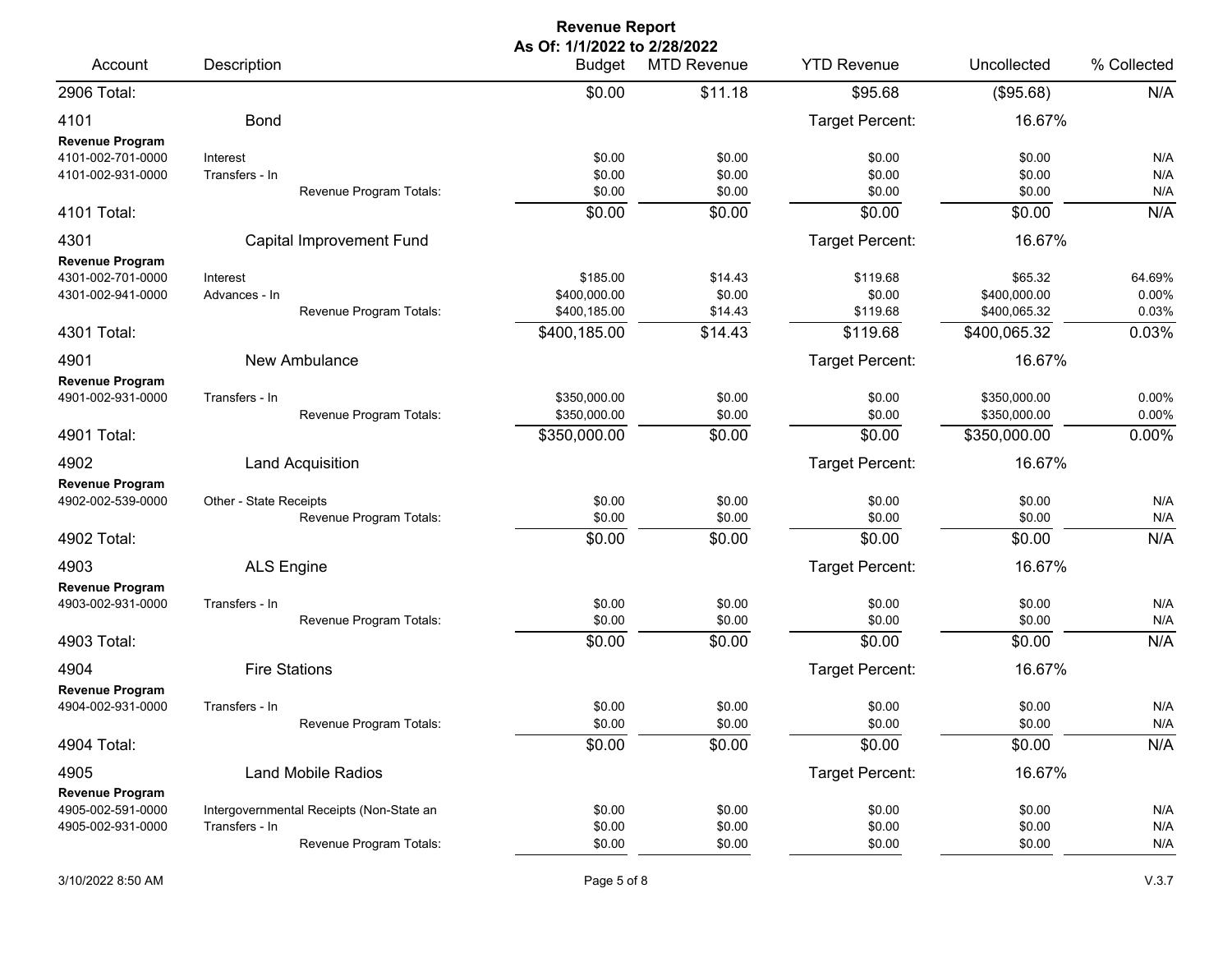| <b>Revenue Report</b> |                              |                              |                    |                    |                 |             |  |  |
|-----------------------|------------------------------|------------------------------|--------------------|--------------------|-----------------|-------------|--|--|
|                       |                              | As Of: 1/1/2022 to 2/28/2022 |                    | <b>YTD Revenue</b> | Uncollected     | % Collected |  |  |
| Account               | Description                  | <b>Budget</b>                | <b>MTD Revenue</b> |                    |                 |             |  |  |
| 4905 Total:           |                              | \$0.00                       | \$0.00             | \$0.00             | \$0.00          | N/A         |  |  |
| 8001                  | <b>Payroll Clearing Fund</b> |                              |                    | Target Percent:    | 16.67%          |             |  |  |
| <b>PROGRAM: 999</b>   |                              |                              |                    |                    |                 |             |  |  |
| 8001-999-994-9000     | <b>PCF Default</b>           | \$0.00                       | \$428,254.78       | \$964,645.29       | (\$964, 645.29) | N/A         |  |  |
| 8001-999-994-9101     | <b>FITWH</b>                 | \$0.00                       | \$53,097.56        | \$118,652.38       | (\$118,652.38)  | N/A         |  |  |
| 8001-999-994-9102     | <b>MEDICARE</b>              | \$0.00                       | \$9,102.06         | \$20,301.47        | (\$20,301.47)   | N/A         |  |  |
| 8001-999-994-9201     | OH                           | \$0.00                       | \$14,465.10        | \$32,170.18        | (\$32,170.18)   | N/A         |  |  |
| 8001-999-994-9301     | <b>Brookville</b>            | \$0.00                       | \$112.00           | \$252.89           | (\$252.89)      | N/A         |  |  |
| 8001-999-994-9302     | Cedarville                   | \$0.00                       | \$69.28            | \$164.65           | (\$164.65)      | N/A         |  |  |
| 8001-999-994-9303     | Centerville                  | \$0.00                       | \$550.63           | \$1,244.52         | (\$1,244.52)    | N/A         |  |  |
| 8001-999-994-9304     | Columbus                     | \$0.00                       | \$0.00             | \$0.00             | \$0.00          | N/A         |  |  |
| 8001-999-994-9305     | Dayton                       | \$0.00                       | \$374.71           | \$1,019.88         | (\$1,019.88)    | N/A         |  |  |
| 8001-999-994-9306     | Fairborn                     | \$0.00                       | \$227.09           | \$530.09           | (\$530.09)      | N/A         |  |  |
| 8001-999-994-9307     | Grove City                   | \$0.00                       | \$117.18           | \$281.02           | (\$281.02)      | N/A         |  |  |
| 8001-999-994-9308     | Huber Hts                    | \$0.00                       | \$111.86           | \$254.50           | (\$254.50)      | N/A         |  |  |
| 8001-999-994-9309     | Jamestown                    | \$0.00                       | \$60.72            | \$167.08           | (\$167.08)      | N/A         |  |  |
| 8001-999-994-9310     | Kettering                    | \$0.00                       | \$869.01           | \$2,073.75         | (\$2,073.75)    | N/A         |  |  |
| 8001-999-994-9311     | Miamisburg                   | \$0.00                       | \$142.15           | \$334.85           | (\$334.85)      | N/A         |  |  |
| 8001-999-994-9312     | New Bremen                   | \$0.00                       | \$0.00             | \$0.00             | \$0.00          | N/A         |  |  |
| 8001-999-994-9313     | OHCLA                        | \$0.00                       | \$174.70           | \$371.86           | (\$371.86)      | N/A         |  |  |
| 8001-999-994-9314     | Piqua                        | \$0.00                       | \$0.00             | \$0.00             | \$0.00          | N/A         |  |  |
| 8001-999-994-9315     | Riverside                    | \$0.00                       | \$78.02            | \$161.98           | (\$161.98)      | N/A         |  |  |
| 8001-999-994-9316     | Springboro                   | \$0.00                       | \$109.15           | \$341.01           | (\$341.01)      | N/A         |  |  |
| 8001-999-994-9317     | Springfield                  | \$0.00                       | \$297.53           | \$595.24           | (\$595.24)      | N/A         |  |  |
| 8001-999-994-9318     | <b>Tipp City</b>             | \$0.00                       | \$172.69           | \$411.12           | (\$411.12)      | N/A         |  |  |
| 8001-999-994-9319     | Troy                         | \$0.00                       | \$201.05           | \$452.43           | (\$452.43)      | N/A         |  |  |
| 8001-999-994-9320     | Union City                   | \$0.00                       | \$124.77           | \$260.91           | (\$260.91)      | N/A         |  |  |
| 8001-999-994-9321     | Urbana                       | \$0.00                       | \$163.80           | \$383.53           | (\$383.53)      | N/A         |  |  |
| 8001-999-994-9322     | Vandalia                     | \$0.00                       | \$236.57           | \$546.51           | (\$546.51)      | N/A         |  |  |
| 8001-999-994-9323     | Xenia                        | \$0.00                       | \$375.00           | \$808.10           | (\$808.10)      | N/A         |  |  |
| 8001-999-994-9324     | <b>Yellow Springs</b>        | \$0.00                       | \$91.88            | \$183.76           | (\$183.76)      | N/A         |  |  |
| 8001-999-994-9325     | Corwin                       | \$0.00                       | \$7.72             | \$7.72             | (\$7.72)        | N/A         |  |  |
| 8001-999-994-9326     | St Marys SD (0604)           | \$0.00                       | \$49.70            | \$49.70            | (\$49.70)       | N/A         |  |  |
| 8001-999-994-9351     | Cedar Cliff LSD (2902)       | \$0.00                       | \$135.70           | \$325.78           | (\$325.78)      | N/A         |  |  |
| 8001-999-994-9352     | Fairborn CSD (2903)          | \$0.00                       | \$90.88            | \$220.33           | $(\$220.33)$    | N/A         |  |  |
| 8001-999-994-9353     | Greeneview LSD (2904)        | \$0.00                       | \$157.39           | \$403.64           | (\$403.64)      | N/A         |  |  |
| 8001-999-994-9354     | Greenville CSD (1904)        | \$0.00                       | \$22.66            | \$57.21            | (\$57.21)       | N/A         |  |  |
| 8001-999-994-9355     | London CSD (4903)            | \$0.00                       | \$0.00             | \$0.00             | \$0.00          | N/A         |  |  |
| 8001-999-994-9356     | Miami East LSD (5504)        | \$0.00                       | \$126.37           | \$212.82           | (\$212.82)      | N/A         |  |  |
| 8001-999-994-9357     | Milton Union EVSD (5505)     | \$0.00                       | \$182.12           | \$342.36           | (\$342.36)      | N/A         |  |  |
| 8001-999-994-9358     | National Trail LSD (6802)    | \$0.00                       | \$87.63            | \$205.28           | (\$205.28)      | N/A         |  |  |
| 8001-999-994-9359     | New Bremen LSD (0602)        | \$0.00                       | \$0.00             | \$0.00             | \$0.00          | N/A         |  |  |
| 8001-999-994-9360     | Northeastern LSD OH (1203)   | \$0.00                       | \$100.09           | \$226.56           | (\$226.56)      | N/A         |  |  |
| 8001-999-994-9361     | Northwestern LSD (1204)      | \$0.00                       | \$137.78           | \$325.49           | (\$325.49)      | N/A         |  |  |
| 8001-999-994-9362     | Piqua CSD (5507)             | \$0.00                       | \$0.00             | \$0.00             | \$0.00          | N/A         |  |  |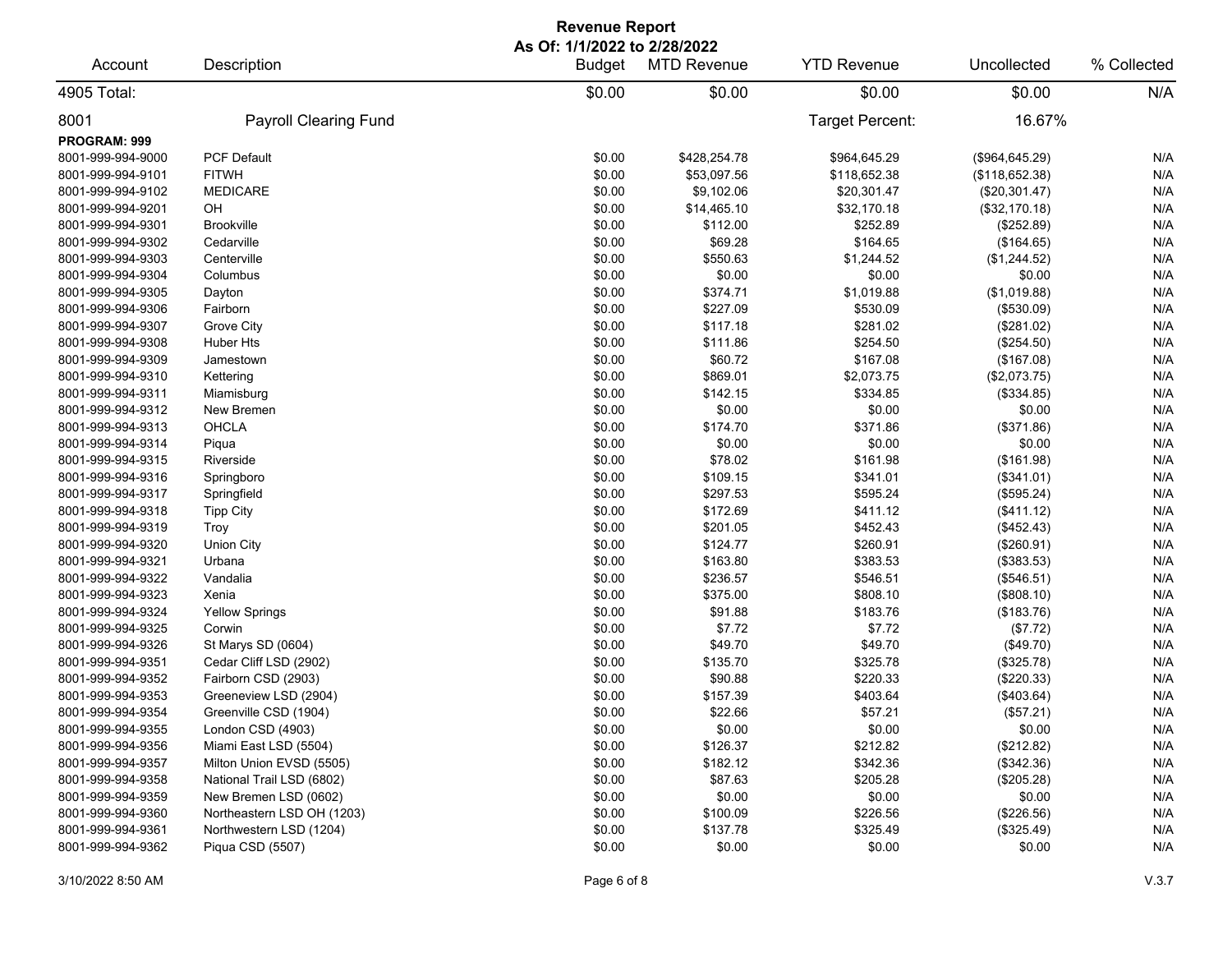## **Revenue Report As Of: 1/1/2022 to 2/28/2022**

| Account                | Description                              | <b>Budget</b> | <b>MTD Revenue</b> | <b>YTD Revenue</b> | Uncollected      | % Collected |
|------------------------|------------------------------------------|---------------|--------------------|--------------------|------------------|-------------|
| 8001-999-994-9363      | <b>Troy CSD (5509)</b>                   | \$0.00        | \$218.22           | \$487.74           | (\$487.74)       | N/A         |
| 8001-999-994-9364      | Xenia Community CSD (2906)               | \$0.00        | \$231.98           | \$484.28           | (\$484.28)       | N/A         |
| 8001-999-994-9365      | Yellow Springs EVSD (2907)               | \$0.00        | \$78.12            | \$156.24           | (\$156.24)       | N/A         |
| 8001-999-994-9366      | Tri County North LSD(6806)               | \$0.00        | \$47.54            | \$107.76           | (\$107.76)       | N/A         |
| 8001-999-994-9401      | Medical - EE + Children                  | \$0.00        | \$2,071.44         | \$4,142.88         | (\$4,142.88)     | N/A         |
| 8001-999-994-9402      | Medical - EE + Family                    | \$0.00        | \$32,222.40        | \$42,963.20        | (\$42,963.20)    | N/A         |
| 8001-999-994-9403      | Medical - Emp + Spouse                   | \$0.00        | \$2,250.41         | \$4,500.82         | (\$4,500.82)     | N/A         |
| 8001-999-994-9404      | Medical - Employee Only                  | \$0.00        | \$959.10           | \$2,046.08         | (\$2,046.08)     | N/A         |
| 8001-999-994-9405      | Medical - Employee Only                  | \$0.00        | \$958.94           | \$1,981.82         | (\$1,981.82)     | N/A         |
| 8001-999-994-9406      | <b>Medical Flexible Plan</b>             | \$0.00        | \$4,233.88         | \$8,230.26         | (\$8,230.26)     | N/A         |
| 8001-999-994-9411      | Vision Deduction - Pre Tax               | \$0.00        | \$129.33           | \$244.29           | (\$244.29)       | N/A         |
| 8001-999-994-9412      | Vision Deduction - Pre Tax               | \$0.00        | \$43.99            | \$90.61            | (\$90.61)        | N/A         |
| 8001-999-994-9413      | Vision Deduction - Pre Tax               | \$0.00        | \$129.42           | \$258.84           | (\$258.84)       | N/A         |
| 8001-999-994-9414      | Vision Deduction - Pre Tax               | \$0.00        | \$26.73            | \$53.46            | (\$53.46)        | N/A         |
| 8001-999-994-9415      | Vision Deduction - Pre Tax               | \$0.00        | \$26.76            | \$53.52            | (\$53.52)        | N/A         |
| 8001-999-994-9416      | Vision Deduction - Pre Tax               | \$0.00        | \$10.37            | \$20.74            | (\$20.74)        | N/A         |
| 8001-999-994-9417      | Vision Deduction - Pre Tax               | \$0.00        | \$46.71            | \$93.42            | (\$93.42)        | N/A         |
| 8001-999-994-9418      | Vision Deduction - Pre Tax               | \$0.00        | \$26.19            | \$52.38            | (\$52.38)        | N/A         |
| 8001-999-994-9419      | Vision Deduction - Pre Tax               | \$0.00        | \$26.22            | \$52.44            | (\$52.44)        | N/A         |
| 8001-999-994-9421      | Dental - Emp+Sp/Fam                      | \$0.00        | \$1,081.88         | \$2,163.76         | (\$2,163.76)     | N/A         |
| 8001-999-994-9422      | Dental - Employee Only                   | \$0.00        | \$86.79            | \$173.58           | (\$173.58)       | N/A         |
| 8001-999-994-9431      | AFLAC Group Pre-Tax                      | \$0.00        | \$459.45           | \$918.90           | (\$918.90)       | N/A         |
| 8001-999-994-9432      | Aflac Pre-tax                            | \$0.00        | \$758.00           | \$1,430.80         | (\$1,430.80)     | N/A         |
| 8001-999-994-9441      | Dependent Care Flexible Plan             | \$0.00        | \$115.78           | \$231.56           | (\$231.56)       | N/A         |
| 8001-999-994-9451      | FSA CATCH UP                             | \$0.00        | \$0.00             | \$0.00             | \$0.00           | N/A         |
| 8001-999-994-9501      | Ohio Pers                                | \$0.00        | \$12,890.61        | \$26,594.38        | (\$26,594.38)    | N/A         |
| 8001-999-994-9502      | Ohio Police + Fire Pension               | \$0.00        | \$64,899.46        | \$145,398.82       | (\$145,398.82)   | N/A         |
| 8001-999-994-9503      | <b>ER Match OPers</b>                    | \$0.00        | \$0.00             | \$0.00             | \$0.00           | N/A         |
|                        | ER Match Police + Fire                   |               |                    |                    |                  |             |
| 8001-999-994-9504      |                                          | \$0.00        | \$0.00             | \$0.00             | \$0.00           | N/A         |
| 8001-999-994-9510      | deferred comp                            | \$0.00        | \$24,562.84        | \$49,712.90        | (\$49,712.90)    | N/A         |
| 8001-999-994-9611      | Child Support Ohio                       | \$0.00        | \$3,529.24         | \$7,058.48         | (\$7,058.48)     | N/A         |
| 8001-999-994-9612      | Child Support Ohio 2                     | \$0.00        | \$652.96           | \$1,305.92         | (\$1,305.92)     | N/A         |
| 8001-999-994-9701      | <b>Union Dues</b>                        | \$0.00        | \$6,582.66         | \$13,210.10        | (\$13,210.10)    | N/A         |
| 8001-999-994-9801      | <b>Advance Deduction</b>                 | \$0.00        | \$0.00             | \$0.00             | \$0.00           | N/A         |
| 8001-999-994-9811      | <b>AFLAC Group Post Tax</b>              | \$0.00        | \$188.48           | \$376.96           | (\$376.96)       | N/A         |
| 8001-999-994-9812      | Aflac Post Tax                           | \$0.00        | \$1,748.13         | \$3,379.38         | (\$3,379.38)     | N/A         |
| 8001-999-994-9821      | Roth 457 Deduction                       | \$0.00        | \$1,580.00         | \$3,160.00         | (\$3,160.00)     | N/A         |
| 8001-999-994-9899      | <b>MEDER</b>                             | \$0.00        | \$0.00             | \$0.00             | \$0.00           | N/A         |
|                        | PROGRAM: 999 Totals:                     | \$0.00        | \$673,551.36       | \$1,470,122.21     | (\$1,470,122.21) | N/A         |
| 8001 Total:            |                                          | \$0.00        | \$673,551.36       | \$1,470,122.21     | (\$1,470,122.21) | N/A         |
| 9001                   | <b>LGIF MARCS</b>                        |               |                    | Target Percent:    | 16.67%           |             |
| <b>Revenue Program</b> |                                          |               |                    |                    |                  |             |
| 9001-002-539-0000      | Other - State Receipts                   | \$0.00        | \$0.00             | \$0.00             | \$0.00           | N/A         |
| 9001-002-591-0000      | Intergovernmental Receipts (Non-State an | \$0.00        | \$0.00             | \$0.00             | \$0.00           | N/A         |
| 9001-002-892-0000      | Other - Miscellaneous Non-Operating      | \$47,200.00   | \$0.00             | \$0.00             | \$47,200.00      | $0.00\%$    |